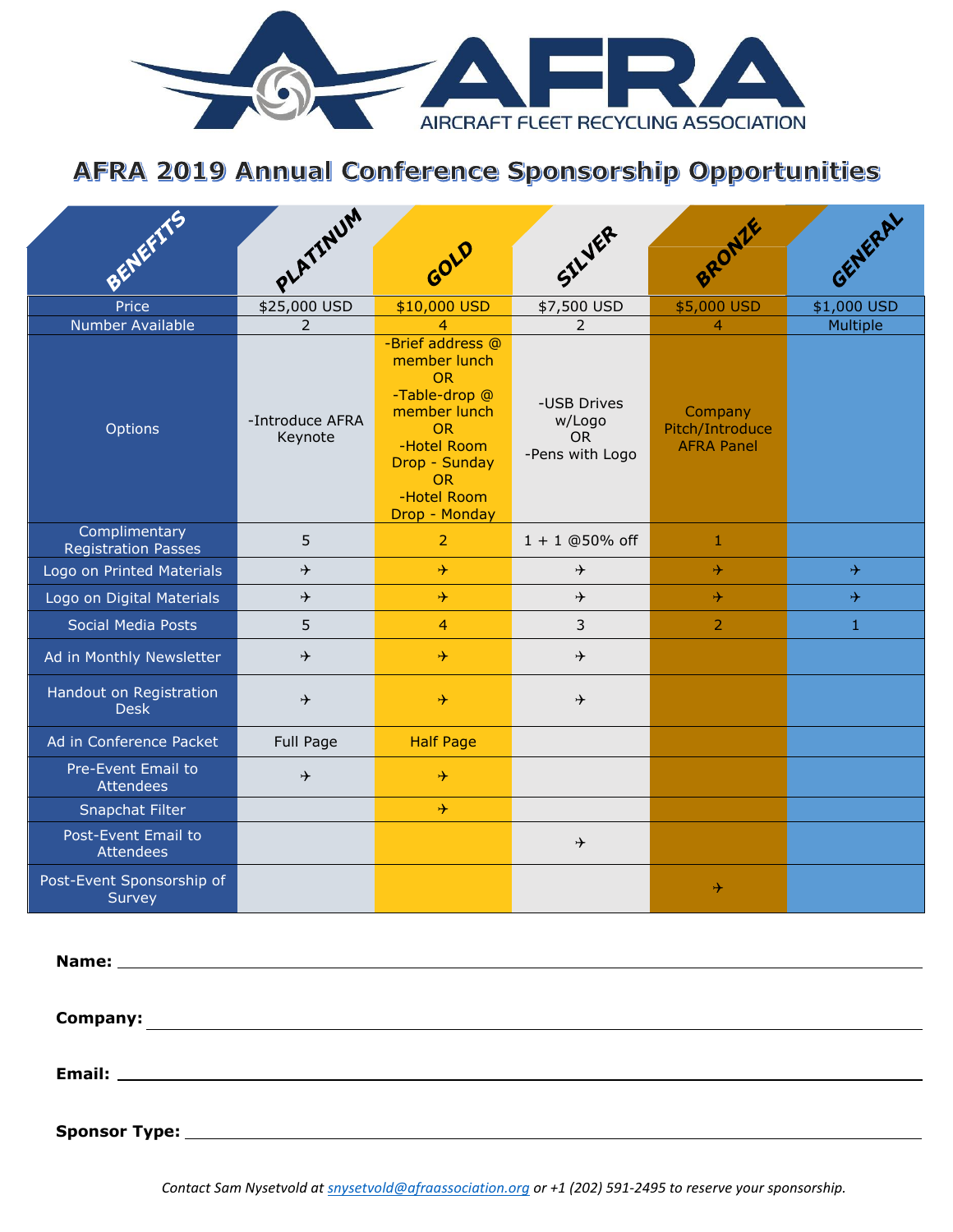# **AFRA 2019 Annual Conference Sponsorship Opportunities cont.**

# **Options**

- *Platinum*
	- o Platinum sponsorship offers you the opportunity to introduce one of AFRA's Keynote speakers on either Monday or Tuesday, which will expose your company's name and brand to one of the largest audiences of the entire conference.
- *Gold*
	- o Gold sponsorship offers you three different options. The first option is to provide a brief (1-3 minutes) address at the AFRA members-only lunch, where you can highlight recent company accomplishments and upcoming highlights for your organization. The second option is a table drop at the AFRA membersonly lunch, where you can provide promotional material on each table for members to view or take with them, depending on what you provide. The third option is a hotel room drop, where you can provide promotional materials in each attendee's hotel room on either Sunday or Monday.
- *Silver*
	- o Silver sponsorship offers you the option of printing your logo on either pens or USB drives that will be distributed to each attendee. This guarantees your logo and brand will be visible to every attendee at the conference.
- *Bronze*
	- o Bronze sponsorship offers you the opportunity to provide a company pitch while introducing one of the AFRA panel discussions. This is a great opportunity to provide yourself with networking opportunities while increasing your organization's brand awareness among attendees.

# **Complimentary Registration Passes**

 AFRA will offer a certain number of complimentary registration passes for sponsoring companies based on your sponsorship level. For Silver sponsorship, one registration pass will be offered complimentary while another will be offered at 50% off.

# **Logo on Printed Materials**

 Sponsoring companies will have their logos promoted on AFRA printed materials, highlighting their sponsorship level and thanking them for their contributions. These printed materials include the back cover of the Annual Conference packet, the Annual Conference sponsorship banner, and the registration table sign.

# **Logo on Digital Materials**

 Sponsoring companies will also have their logos promoted on AFRA digital materials. These include the Annual Conference page on the website, Annual Conference promotional emails, monthly AFRA newsletters, and sponsorship slides between meeting presentations.

# **Social Media Posts**

 Sponsoring companies will be able to provide content that AFRA will post across its social media platforms. This content can highlight recent organizational accomplishments or feature a photo or video promoting your organization. **NOTE:** All content will be reviewed by AFRA staff before being posted and anti-competition guidelines will be followed.